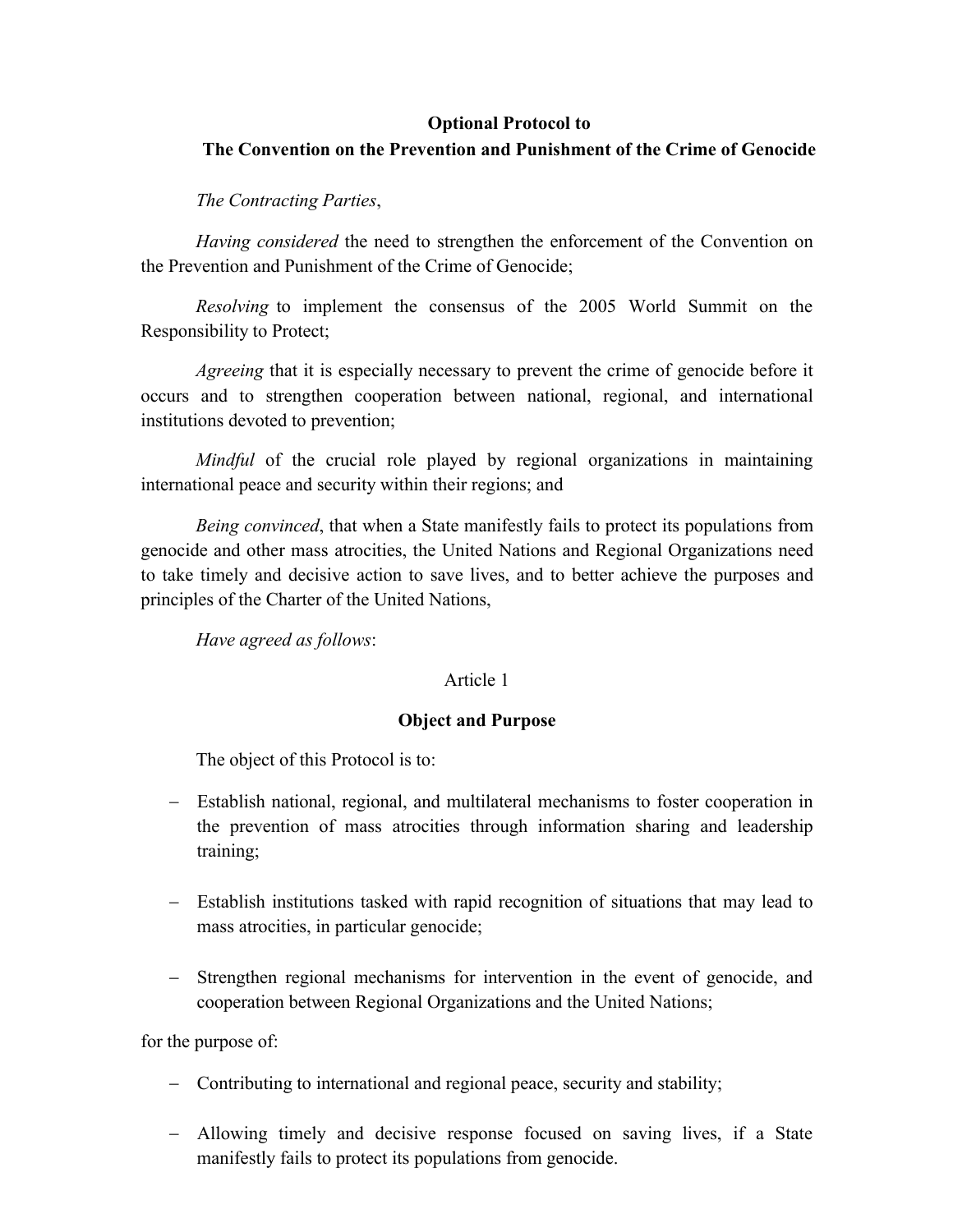## **Prevention and information sharing**

The Contracting Parties agree to reinforce their efforts to prevent mass atrocities, including war crimes, crimes against humanity and genocide. In particular, they agree to undertake the following:

- (a) Monitor and document mass atrocities and early warning signs of mass atrocities;
- (b) Freely share information gathered in (a) with Regional and Multilateral Organizations of which they are Members and which monitor or prevent mass atrocities;
- (c) Support freely sharing information on atrocities prevention among the Organizations described in (b);
- (d) Ensure cooperation and information sharing gathered at national and regional levels with the United Nations Office of the Special Advisor on the Prevention of Genocide; so that that Office may:
	- coordinate UN prevention or suppression of mass atrocities;
	- offer leadership training on risk assessment and mass atrocities prevention to the Contracting Parties and to Regional Organizations cooperating with the Office; and
	- ensure that urgent information reaches all relevant UN and humanitarian agencies and offices designated by the General Assembly to achieve the Object and Purpose of this Protocol;

- ensure that urgent information reaches the public, journalists and news media, as well as human rights and other non-governmental and inter-governmental organizations in consultative status with the UN Economic and Social Council;

(e) Cooperate with national agencies of other Contracting Parties leading similar efforts under (a), a nd in particular, to cooperate with neighboring Contracting Parties when this information concerns criminal activities of militias or other organizations operating across national boundaries.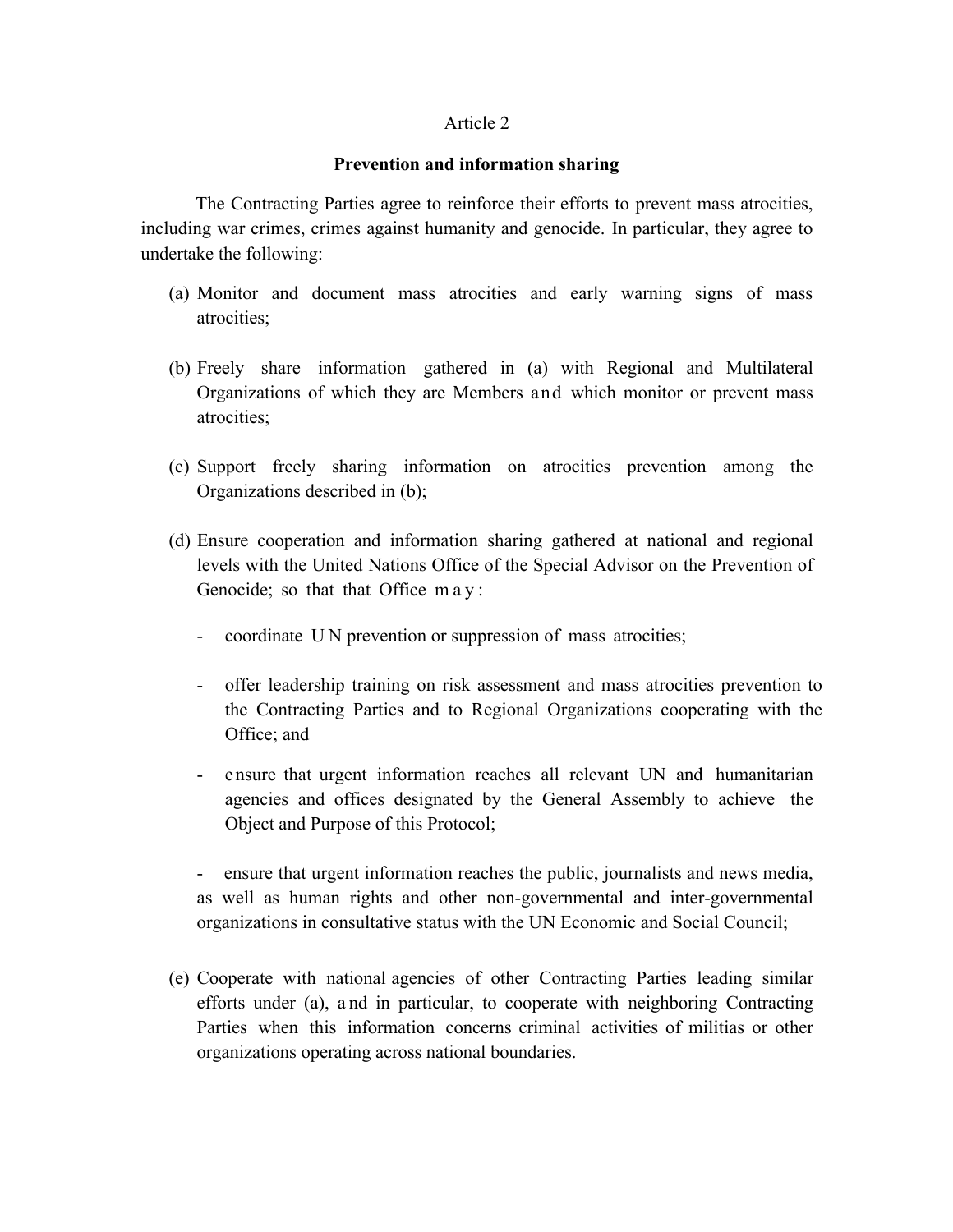### **Decision on genocide and genocidal acts**

- 1. The Contracting Parties recognize and agree that:
	- (a) On advice from the Secretary-General of the United Nations with regard to any acts described under Articles II and III of the Genocide Convention of 1948, including preparatory steps taken towards the accomplishment of such acts, both the UN Security Council and the UN General Assembly have the right and duty to decide whether those acts could lead to genocide or constitute genocide;
	- (b) Regional Organizations granted the authority described under Article 5 (1) (a) also have the right and duty to decide whether those acts could lead to genocide or constitute genocide within their respective regions;
	- (c) The Contracting Parties of this Protocol have a duty, individual and collective, to bring such acts to the attention of the United Nations and relevant Regional Organizations and to decide in a timely and effective manner whether these acts could lead to genocide or constitute genocide;
	- (d) Should a decision be made under this Article that acts could lead to genocide or constitute genocide, the Contracting Parties have a duty to take collective action under this Protocol.
- 2. Such decisions shall not be used as evidence of State or individual responsibility before an international tribunal.

# Article 4

#### **Recommendations on genocide**

The Contracting Parties agree that, should the UN Security Council fail to take effective action to prevent or stop genocide following a decision under Article 3, recommendations made by the UN General Assembly or a relevant Regional Organization to prevent or stop genocide shall be considered to be binding upon the Contracting Parties and that such obligations, necessary to achieve the Purposes and Principles of the United Nations, shall prevail over obligations stemming from other treaties, except for the Charter of the United Nations according to its article 103.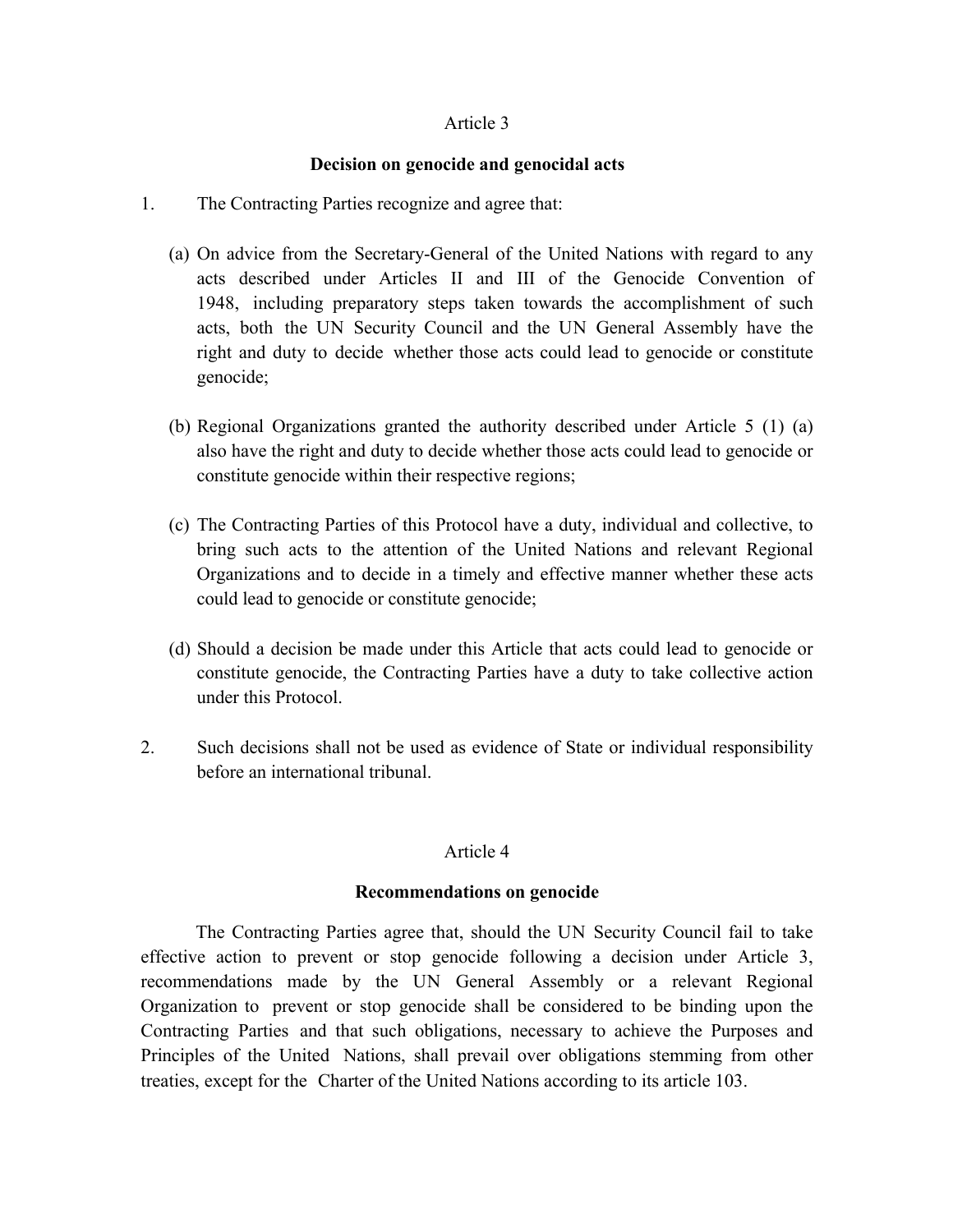### **Regional Organizations**

- 1. The Contracting Parties recognize that:
	- (a) States have the right to grant Regional Organizations authority to intervene to prevent or stop genocide and other mass atrocities within their territories and that such action is in accord with the Principles and Purposes of the United Nations;
	- (b) Regional Organizations have a crucial role to play within their regions to protect civilians from mass atrocities, in particular genocide;
	- (c) Should the UN Security Council fail to take effective action to prevent or stop genocide following a decision under Article 3, it is up to Regional Organizations so empowered to respond in a timely and effective manner to prevent or stop genocide.
- 2. The Contracting Parties further agree that they shall:
	- (a) Seek to create standard agreements between the UN Security Council and Regional Organizations empowered by their Member States under Article 5 (1) (a) to pre-authorize interventions governed by the rules established in the Regional Organization, in particular following a decision made under Article 3;
	- (b) Support UN budgetary contributions in the General Assembly to finance interventions led by Regional Organizations following a decision under Article 3 (1) (a);
	- (c) Support action by any Regional Organization of which they are Members following a decision made under Article 3 (1) (b);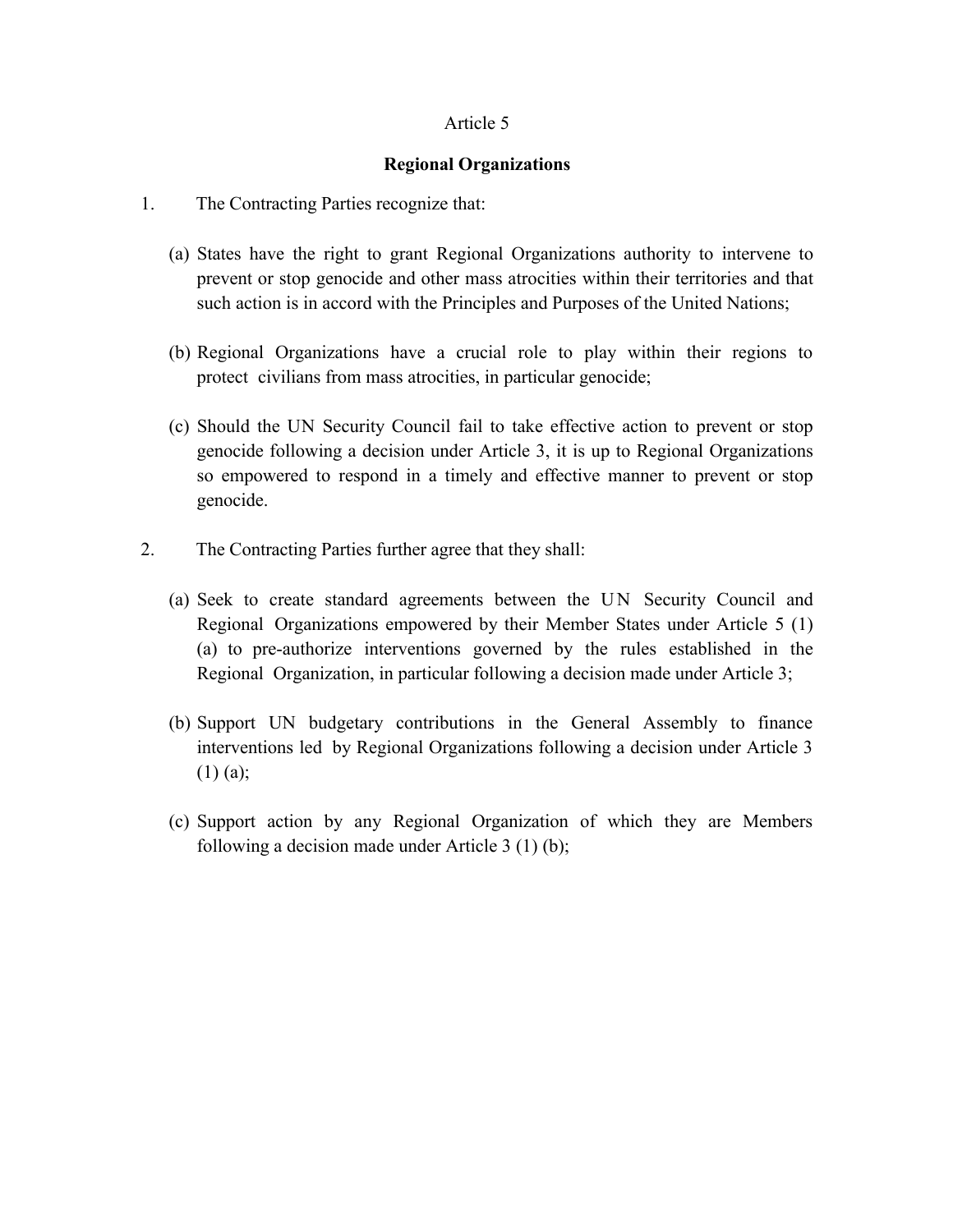# **Peacekeeping and Rapid Response Forces**

- 1. The Contracting Parties agree that:
	- (a) Any Memorandum of Understanding or other agreement covering the conditions of their contribution to peacekeeping or rapid response forces, between themselves and the United Nations, shall not exclude the use of force to protect civilians following a decision under Article 3 (1) (a);
	- (b) Any Memorandum of Understanding or other agreement covering the conditions of their contribution to peacekeeping or rapid response forces, between themselves and a Regional Organization of which they are Members, shall not exclude the use of force to protect civilians following a decision under Article 3 (1) (b);
- 2. Following a decision under Article 3, the Contracting Parties shall:
	- (a) Collectively review the equipment, number and mandate of any peacekeeping forces deployed in the appropriate State of region, and make recommendations to ensure that any deployed forces are able to ensure effective protection of civilians;
	- (b) Collectively consider the deployment of such a force, if none has been deployed, and make recommendations if appropriate;
	- (c) Collectively review the rapid response forces available to the UN or their respective Regional Organizations, if applicable, and make recommendations as to whether such forces could promptly be made available to effectively protect civilians; and
	- (d) Individually review their own national armed forces and police, and evaluate what personnel could promptly be made available to UN or regional operations to ensure effective protection of civilians;
- 3. The Contracting Parties are encouraged to collaborate among themselves, and to explore cooperation with Regional Organizations of which they are not Members for the development of appropriate training of peacekeeping and rapid response forces to effectively protect civilians from mass atrocities.